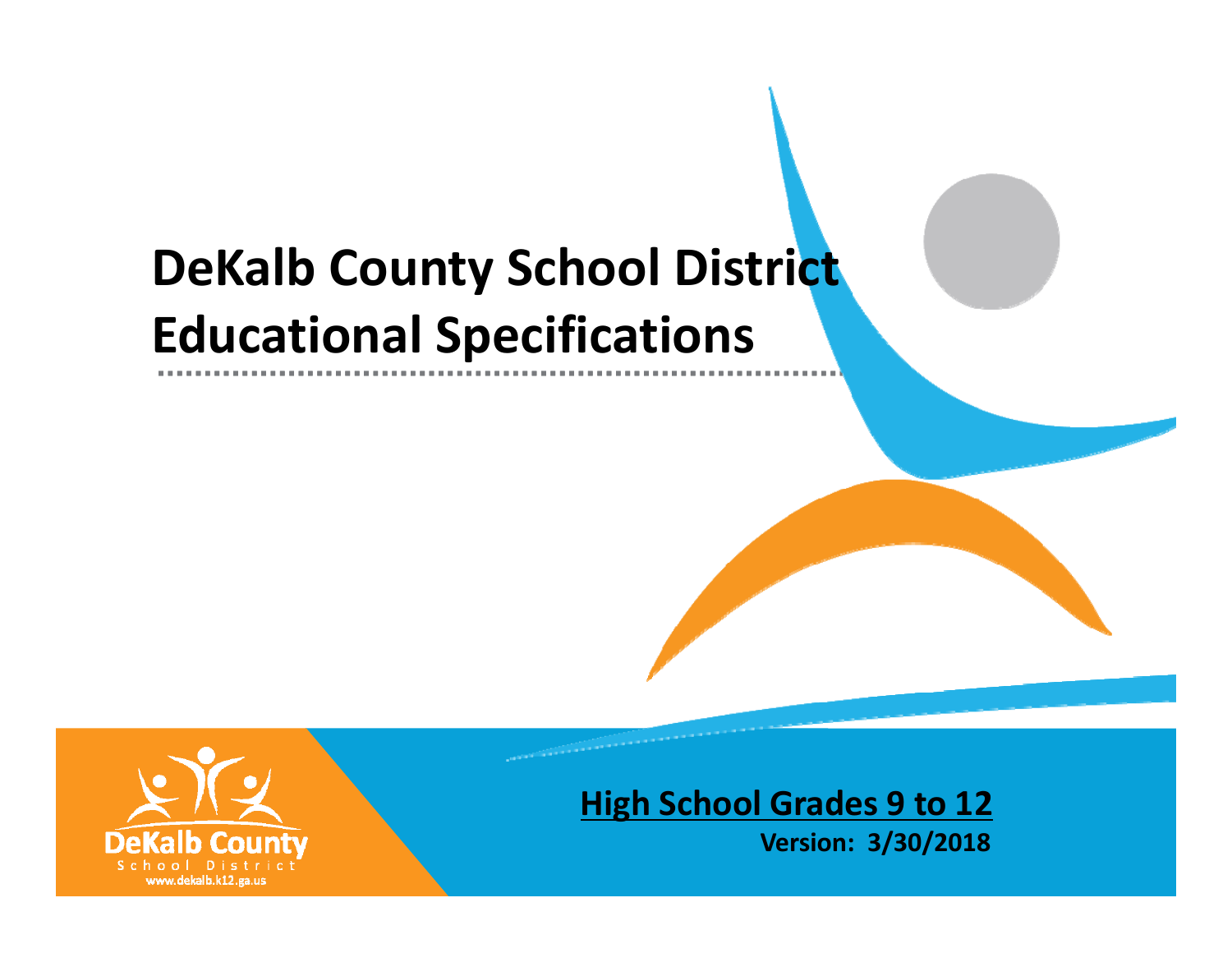

<sup>12</sup> Parking

# High School Grades 9 to 12Educational Specifications

|                |                                             |                |                  |          |                   | <b>Proposed Spaces</b> |                   |     |                   |
|----------------|---------------------------------------------|----------------|------------------|----------|-------------------|------------------------|-------------------|-----|-------------------|
| <b>HS</b>      | <b>Space Summary 9-12</b>                   |                | 94 IU / 1800 FTE |          | 113 IU / 2200 FTE |                        | 119 IU / 2300 FTE |     | 129 IU / 2500 FTE |
|                |                                             | IU             | <b>Total</b>     | IU       | Total             | IU                     | <b>Total</b>      | IU  | Total             |
|                | Core Academics 9th to 12th Grade            | 63             | 63,650           | 79       | 79,350            | 82                     | 82550             | 86  | 88650             |
| $\overline{2}$ | <b>Special Education</b>                    | 10             | 9,300            | 11       | 10,900            | 12                     | 11,300            | 14  | 13,300            |
|                | Performing & Visual Arts                    |                | 16,270           | 9        | 18,100            | 10                     | 21,030            | 11  | 23,550            |
|                | Career, Technology & Agricultural Education | 10             | 25,800           | 10       | 25,800            | 10                     | 25,800            | 13  | 33,100            |
| 5              | Media Center (FTE +300)                     |                | 9,180            |          | 10,700            |                        | 11100             |     | 11700             |
| 6.             | <b>Physical Education</b>                   | 3              | 47,590           | 3        | 48,250            | 4                      | 49,830            | 4   | 52,690            |
|                | Cafeteria & Kitchen (FTE +300)              | $\Omega$       | 15,970           | $\Omega$ | 18,225            | $\overline{0}$         | 18,775            |     | 19,725            |
| 8              | Administration & Counseling                 | $\mathbf{0}$   | 8,710            | $\Omega$ | 9,710             | $\mathbf{0}$           | 10,160            |     | 10,760            |
| 9              | <b>Building Services</b>                    | $\overline{0}$ | 9,470            | $\Omega$ | 11,310            | $\overline{0}$         | 12230             |     | 13150             |
| 10             | Auditorium                                  | $\Omega$       | 11,010           | $\Omega$ | 11,010            | $\Omega$               | 11,010            |     | 11,010            |
|                | <b>Subtotal</b>                             | 94             | 205,940          | 113      | 243,355           | 119                    | 253785            | 129 | 277635            |
|                | Circulation, common areas, etc. at 35%      |                | 72,079           |          | 85,174            |                        | 88,825            |     | 97,172            |
|                | <b>Total</b>                                | 94             | 278,019          | 113      | 328,529           | 119                    | 342,610           | 129 | 374,807           |
| 11             | <b>Outdoor Spaces</b>                       |                |                  |          |                   |                        |                   |     |                   |

IU : Instructional Unit FTE: Full Time Equivalent SF: Square Feet

NOTE: This document outlines the DeKalb County School District's intended designs for its high schools. These Educational Specifications address core size standards (i.e., physical education, kitchen, cafeteria, and media center), the program or distribution of classroom types (i.e., general classrooms, special education spaces, career tech labs, etc.), the size of the classrooms and other spaces, provision of athletic facilities, and parking requirements, etc. for a new high school. Please note that these educational specifications are for the construction of a new high school. For other improvements, such as an addition to an existing high school, these educational specifications will provide general guidance or "targets" to the architects of record for these type of projects.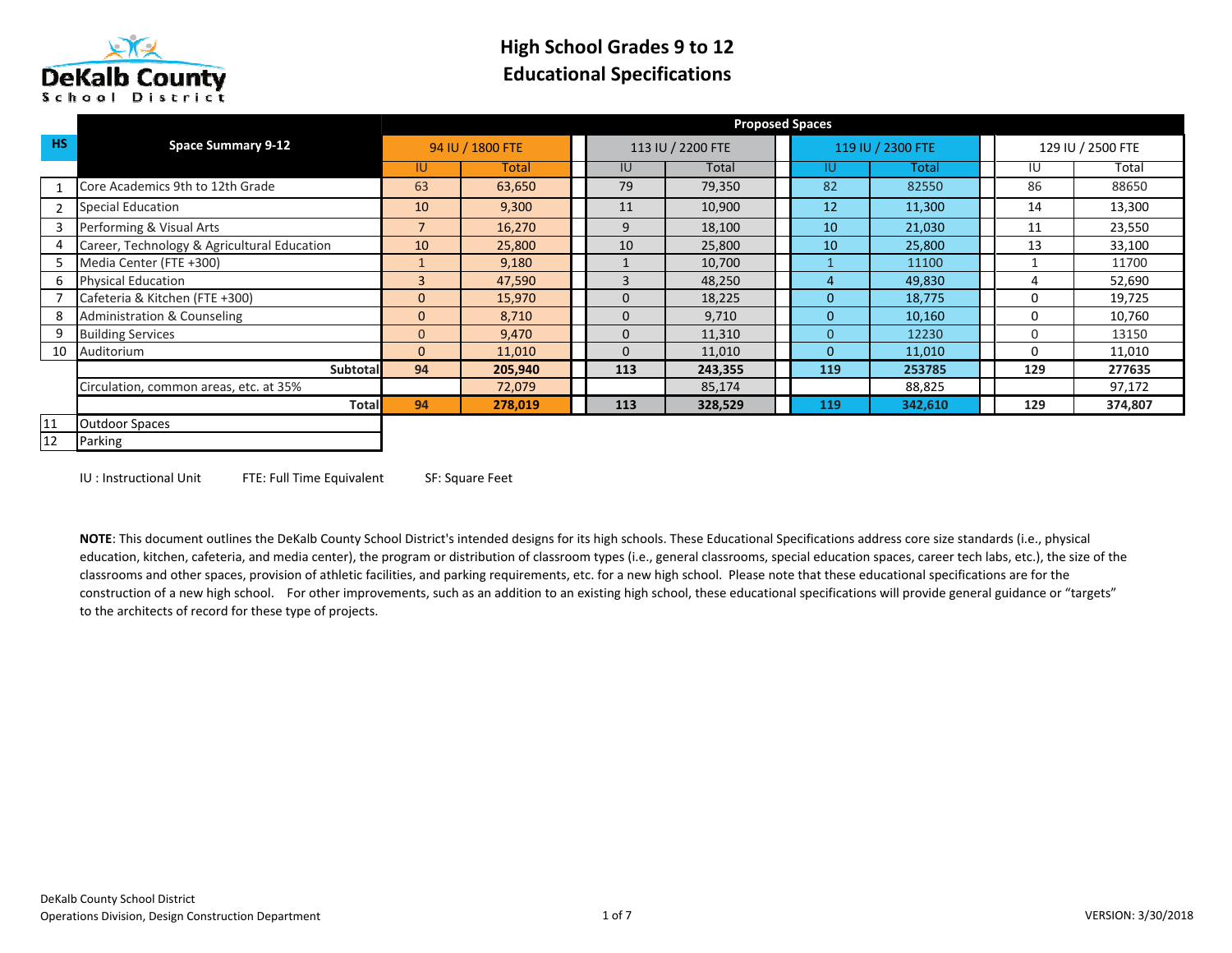

|      |                                            |                    |                  |              |    |                    |                   | <b>Proposed Spaces</b> |    |          |                   |        |           |                    |                   |        |
|------|--------------------------------------------|--------------------|------------------|--------------|----|--------------------|-------------------|------------------------|----|----------|-------------------|--------|-----------|--------------------|-------------------|--------|
|      | <b>Core Academics 9-12</b>                 |                    | 94 IU / 1800 FTE |              |    |                    | 113 IU / 2200 FTE |                        |    |          | 119 IU / 2300 FTE |        |           |                    | 129 IU / 2500 FTE |        |
|      |                                            | <b>IU</b> Quantity | SF               | <b>Total</b> |    | <b>IU</b> Quantity | SF                | Total                  |    | Quantity | SF.               | Total  |           | <b>IU</b> Quantity | SF                | Total  |
| 1.1  | 9th to 12th Grade Classroom                | 41                 | 800              | 32,800       | 49 | 49                 | 800               | 39,200                 | 52 | 52       | 800               | 41,600 | 58        | 58                 | 800               | 46,400 |
| 1.2  | Science Lab                                | 11                 | 1,300            | 14,300       | 13 | 13                 | 1,300             | 16,900                 | 14 | 14       | 1,300             | 18,200 | <b>16</b> | 16                 | 1,300             | 20,800 |
| 1.2a | Science Prep Room / Storage                |                    | 200              | 1,100        |    |                    | 200               | 1,300                  |    |          | 200               | 1,400  |           |                    | 200               | 1,600  |
| 1.3  | World Language Classroom                   |                    | 800              | 3,200        |    |                    | 800               | 4,000                  |    |          | 800               | 4,800  |           |                    | 800               | 5,600  |
| 1.4  | <b>Other Classroom</b>                     |                    | 800l             | 4,800        | 11 |                    | 800               | 8,800                  |    |          | 800               | 7,200  |           |                    | 800               | 3,200  |
| 1.5  | In School Suspension                       |                    | 800              | 800          |    |                    | 800               | 800                    |    |          | 800               | 800    |           |                    | 800               | 800    |
| 1.6  | Teacher/Team Planning                      |                    | 400              | 2,800        |    |                    | 400               | 3,600                  |    |          | 400               | 3,600  |           |                    | 400               | 4,400  |
|      | Flexible Learning Area / "Break-out" Space | 14                 | 200              | 2,800        |    |                    | 200               | 3,400                  |    | 18       | 200               | 3,600  |           |                    | 200               | 4.200  |
| 1.8  | Instructional Materials/ Secured Storage   |                    | 150              | 1,050        |    |                    | 150               | 1,350                  |    |          | 150               | 1,350  |           |                    | 150               | 1,650  |
|      | Core Academics 9-12 Subtotal 63            |                    |                  | 63,650       | 79 |                    |                   | 79,350                 |    |          |                   | 82,550 | 86        |                    |                   | 88,650 |

|      |                                                       |                    |                  |       |                |                    |                   | <b>Proposed Spaces</b> |    |          |                   |        |           |                    |                   |        |
|------|-------------------------------------------------------|--------------------|------------------|-------|----------------|--------------------|-------------------|------------------------|----|----------|-------------------|--------|-----------|--------------------|-------------------|--------|
|      | <b>Special Education 9-12</b>                         |                    | 94 IU / 1800 FTE |       |                |                    | 113 IU / 2200 FTE |                        |    |          | 119 IU / 2300 FTE |        |           |                    | 129 IU / 2500 FTE |        |
|      |                                                       | <b>IU</b> Quantity | SFI              | Tota  |                | <b>IU</b> Quantity | .SF/              | Total                  |    | Quantity |                   | Total  |           | <b>IU Quantity</b> | SF                | Total  |
| 2.1  | Special Ed Classroom                                  |                    | 800              | 6,400 | 9              | 10 <sup>1</sup>    | 800               | 8,000                  | 10 | 10       | 800               | 8,000  |           |                    | 800               | 8,800  |
| 2.1a | Bathroom (assisted toileting)                         |                    | 100              | 200   |                |                    | 100               | 200                    |    |          | 100 <sup> </sup>  | 300    |           |                    | 100               | 300    |
| 2.2  | Home Living Center / Life Skills / Independent Living |                    | 1,200            | 2,400 | $\overline{2}$ |                    | 1,200             | 2,400                  |    |          | 1,200             | 2,400  |           |                    | .200              | 3,600  |
| 2.3  | Small Group / Tutor / Resource Room                   |                    | 150              | 150   |                |                    | 150               | 150                    |    |          | <b>150</b>        | 300    |           |                    | 150               | 300    |
| 2.4  | Storage / Book Room                                   |                    | 150              | 150   |                |                    | 150               | 150                    |    |          | <b>150</b>        | 300    |           |                    | 150               | 300    |
|      | Special Education 9-12 Subtotal 10                    |                    |                  | 9.300 | 11             |                    |                   | 10,900                 |    |          |                   | 11,300 | <b>14</b> |                    |                   | 13,300 |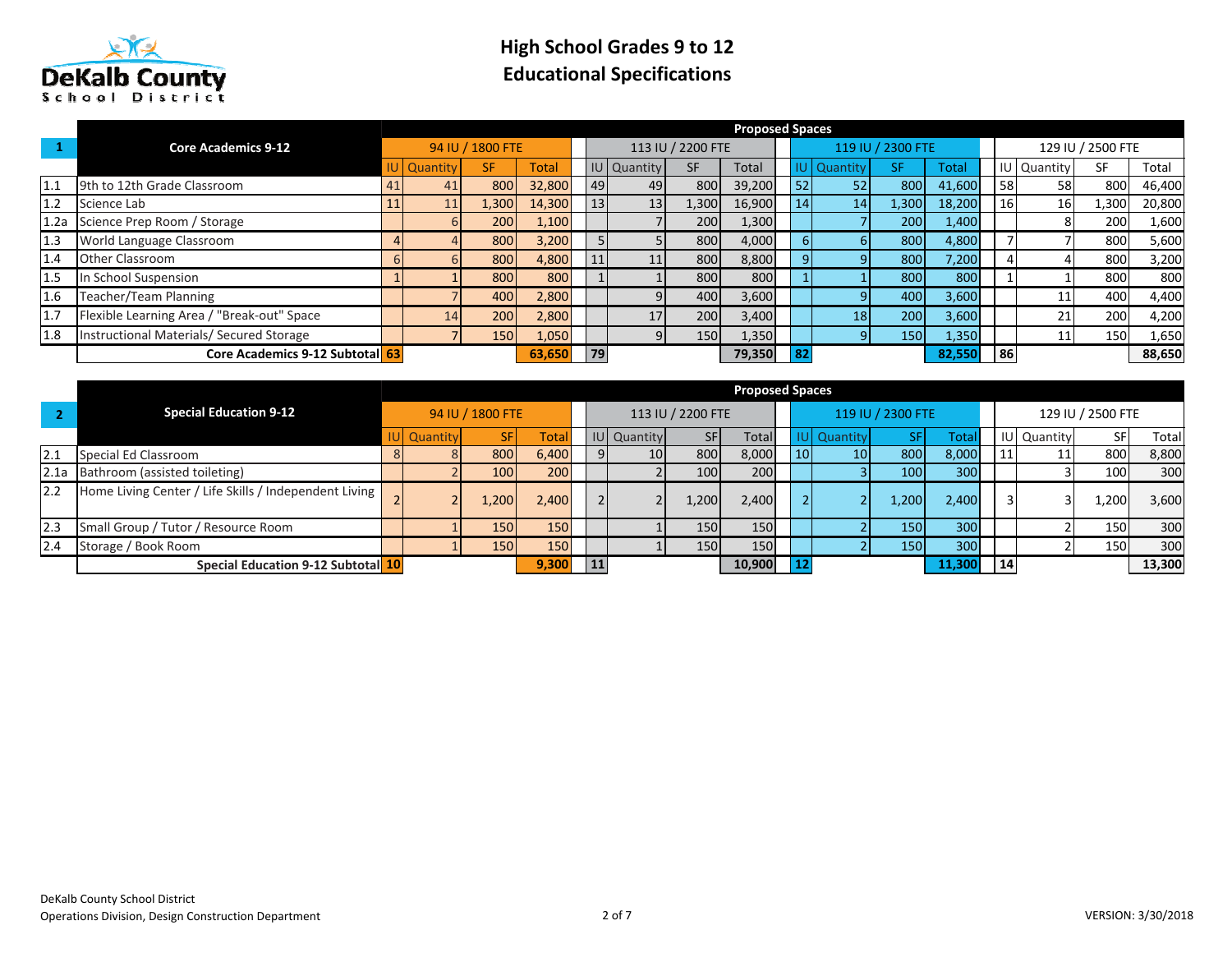

|                  |                                          |       |                  |                 |    |       |                   | <b>Proposed Spaces</b> |    |       |                   |              |    |       |                   |        |
|------------------|------------------------------------------|-------|------------------|-----------------|----|-------|-------------------|------------------------|----|-------|-------------------|--------------|----|-------|-------------------|--------|
| 3                | <b>Visual &amp; Performing Arts 9-12</b> |       | 94 IU / 1800 FTE |                 |    |       | 113 IU / 2200 FTE |                        |    |       | 119 IU / 2300 FTE |              |    |       | 129 IU / 2500 FTE |        |
|                  |                                          | Quan. | <b>SF</b>        | <b>Total</b>    | IU | Quan. | <b>SF</b>         | <b>Total</b>           |    | Quan. | SF.               | <b>Total</b> | IU | Quan. | <b>SF</b>         | Total  |
| 3.1              | <b>Band classroom</b>                    |       | 2,200            | 2,200           |    |       | 2,200             | 2,200                  |    |       | 2,200             | 4,400        |    |       | 2,200             | 4,400  |
| 3.1a             | <b>Office</b>                            |       | 150              | 150             |    |       | 150               | 150                    |    |       | 150               | 300          |    |       | 150               | 300    |
| 3.1 <sub>b</sub> | Storage                                  |       | 400              | 400             |    |       | 400               | 400                    |    |       | 400               | <b>800</b>   |    |       | 400               | 800    |
| 3.2              | Orchestra classroom                      |       | 2,200            | 2,200           |    |       | 2,200             | 2,200                  |    |       | 2,200             | 2,200        |    |       | 2,200             | 2,200  |
| 3.2a             | Office                                   |       | 150              | 150             |    |       | 150               | 150                    |    |       | 150               | 150          |    |       | 150               | 150    |
| 3.2 <sub>b</sub> | Storage                                  |       | 400              | 40 <sub>C</sub> |    |       | 400               | 400                    |    |       | 400               | 400          |    |       | 400               | 800    |
| 3.3              | Choir classroom                          |       | 1,800            | 1,800           |    |       | 1,800             | 1,800                  |    |       | 1,800             | 1,800        |    |       | 1,800             | 1,800  |
| 3.3a             | Office                                   |       | 150              | 150             |    |       | 150               | 150                    |    |       | 150               | 150          |    |       | 150               | 150    |
| 3.3 <sub>b</sub> | Storage                                  |       | 150              | 150             |    |       | 200               | 200                    |    |       | 200               | 200          |    |       | 200               | 200    |
| 3.4              | <b>Keyboarding Classroom</b>             |       | 800              | 800             |    |       | 800               | 800                    |    |       | 800               | 800          |    |       | 800               | 800    |
| 3.5              | <b>Practice Room</b>                     |       | 80               | 320             |    |       | 80                | 400                    |    |       | 80                | 480          |    |       | 80                | 560    |
| 3.6              | Dance Classroom                          |       | 2,000            | 2,000           |    |       | 2,000             | 2,000                  |    |       | 2,000             | 2,000        |    |       | 2,000             | 4,000  |
| 3.7              | Drama Classroom (Black Box)*             |       | 2,000            | 2,000           | 1  |       | 2,000             | 2,000                  |    |       | 2,000             | 2,000        |    |       | 2,000             | 2,000  |
| 3.8a             | Visual Arts Classroom 2D                 |       | 1,600            | 3,200           | 3  |       | 1,600             | 4,800                  |    |       | 1,600             | 4,800        |    |       | 1,600             | 4,800  |
|                  | 3.8b Visual Arts Storage / Workroom      |       | 200              | 200             |    |       | 300               | 300                    |    |       | 200               | 400          |    |       | 220               | 440    |
|                  | 3.8c Kiln Room                           |       | 150              | 150             |    |       | 150               | 150                    |    |       | 150               | 150          |    |       | 150               | 150    |
|                  | Visual & Performing Arts 9-12 Subtotal   |       |                  | 16,270          | 9  |       |                   | 18,100                 | 10 |       |                   | 21,030       | 11 |       |                   | 23,550 |

|                  |                                                 |       |                  |              |                |       |                   | <b>Proposed Spaces</b> |    |       |                   |        |                 |       |                   |        |
|------------------|-------------------------------------------------|-------|------------------|--------------|----------------|-------|-------------------|------------------------|----|-------|-------------------|--------|-----------------|-------|-------------------|--------|
| $\overline{4}$   | Career, Technology & Agriculture Education 9-12 |       | 94 IU / 1800 FTE |              |                |       | 113 IU / 2200 FTE |                        |    |       | 119 IU / 2300 FTE |        |                 |       | 129 IU / 2500 FTE |        |
|                  |                                                 | Quan. | <b>SF</b>        | <b>Total</b> | <b>IU</b>      | Quan. | <b>SF</b>         | Total                  | IL | Quan. | SF.               | Total  |                 | Quan. | <b>SF</b>         | Total  |
| 4.1              | <b>Business and Computer Science Lab</b>        |       | 1,650            | 3,300        | $\overline{2}$ |       | 1,650             | 3,300                  |    |       | 1,650             | 3,300  |                 |       | 1,650             | 3,300  |
| 4.1a             | Office                                          |       | 150              | 150          |                |       | 150               | 150                    |    |       | 150               | 150    |                 |       | 150               | 150    |
| 4.1 <sub>b</sub> | Storage                                         |       | 150              | 150          |                |       | 150               | 150                    |    |       | 150               | 150    |                 |       | 150               | 150    |
| 4.2              | Family and Consumer Science Lab                 |       | 2,250            | 4,500        |                |       | 2,250             | 4,500                  |    |       | 2,250             | 4,500  |                 |       | 2,250             | 4,500  |
| 4.2a             | Multi-Use room                                  |       | 150              | 150          |                |       | 150               | 150                    |    |       | 150               | 150    |                 |       | 150               | 150    |
| 4.2 <sub>b</sub> | Storage                                         |       | 150              | 150          |                |       | 150               | 150                    |    |       | 150               | 150    |                 |       | 150               | 150    |
| 4.3              | Engineering and Technology Lab                  |       | 2,600            | 5,200        |                |       | 2,600             | 5,200                  |    |       | 2,600             | 5,200  |                 | 3     | 2,600             | 7,800  |
| 4.3a             | Classroom                                       |       | 800              | 1,600        |                |       | 800               | 1,600                  |    |       | 800               | 1,600  |                 |       | 800               | 2,400  |
| 4.3 <sub>b</sub> | Workroom                                        |       | 400              | 800          |                |       | 400               | 800                    |    |       | 400               | 800    |                 |       | 400               | 1,200  |
| 4.3c             | Storage                                         |       | 200              | 400          |                |       | 200               | 400                    |    |       | 200               | 400    |                 |       | 200               | 600    |
| 4.4              | Jr. ROTC Classroom                              |       | 1,250            | 2,500        |                |       | 1,250             | 2,500                  |    |       | 1,250             | 2,500  |                 |       | 1,100             | 3,300  |
| 4.4a             | Office                                          |       | 150              | 300          |                |       | 150               | 300                    |    |       | 150               | 300    |                 |       | 150               | 300    |
| 4.4b             | Storage                                         |       | 200              | 200          |                |       | 200               | 200                    |    |       | 200               | 200    |                 |       | 200               | 200    |
| 4.4c             | Range                                           |       | 1,400            | 1,400        |                |       | 1,400             | 1,400                  |    |       | 1,400             | 1,400  |                 |       | 1,400             | 1,400  |
| 4.5              | Optional CTAE Pathways (average size)           |       | 2,500            | 5,000        |                |       | 2,500             | 5,000                  |    |       | 2,500             | 5,000  | 3               |       | 2,500             | 7,500  |
|                  | CTAE 9-12 Subtotal 10                           |       |                  | 25,800       | 10             |       |                   | 25,800                 | 10 |       |                   | 25,800 | 13 <sup>1</sup> |       |                   | 33,100 |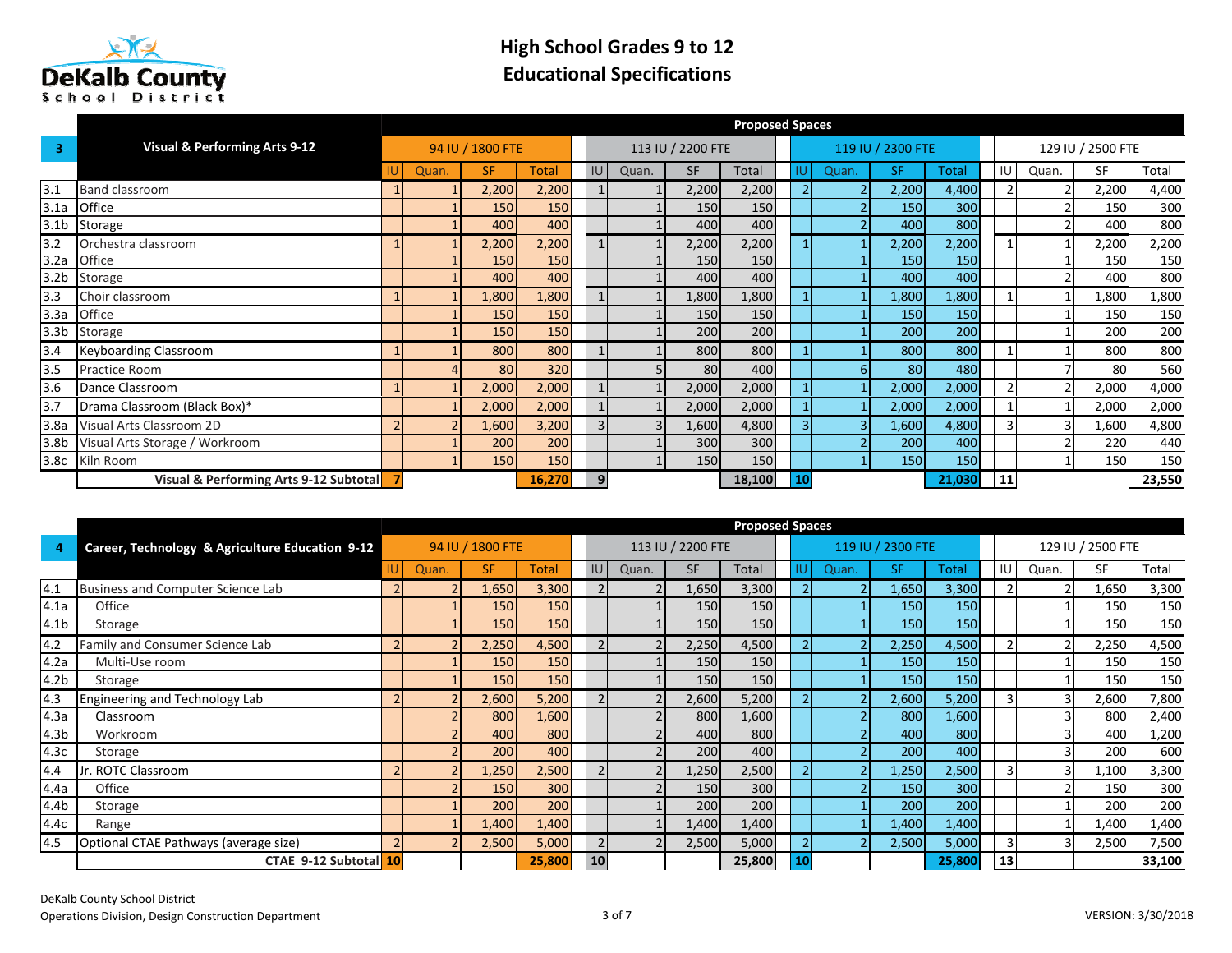

|      |                                                |       |                  |              |    |       |                   | <b>Proposed Spaces</b> |      |       |                   |              |       |                   |        |
|------|------------------------------------------------|-------|------------------|--------------|----|-------|-------------------|------------------------|------|-------|-------------------|--------------|-------|-------------------|--------|
| -5   | <b>Media Center 9-12 (FTE + 300)</b>           |       | 94 IU / 1800 FTE |              |    |       | 113 IU / 2200 FTE |                        |      |       | 119 IU / 2300 FTE |              |       | 129 IU / 2500 FTE |        |
|      |                                                | Quan. | <b>SF</b>        | <b>Total</b> | IU | Quan. | <b>SF</b>         | Total                  | l IU | Quan. | <b>SF</b>         | <b>Total</b> | Quan. | <b>SF</b>         | Total  |
| 5.1  | <b>Reading Room</b>                            |       | 5,200            | 5,200        |    |       | 6,400             | 6,400                  |      |       | 6,600             | 6,600        |       | 6,900             | 6,900  |
| 5.1a | <b>Office with Shared Restroom</b>             |       | 150              | 300          |    |       | 150               | 300                    |      |       | 150               | 300          |       | 150               | 300    |
|      | 5.1b Conference (seat 12)                      |       | 200              | 400          |    |       | 200               | 400                    |      |       | 200               | 600          |       | 200               | 600    |
|      | 5.1c   A.V. Production & Storage               |       | 900              | 900          |    |       | 900               | 900                    |      |       | 900               | 900          |       | 900               | 900    |
|      | 5.1d Small Group Project Rooms / Tutoring      |       | 120              | 480          |    |       | 120               | 600                    |      |       | 120               | 600          |       | 120               | 600    |
|      | 5.1e Projects Laboratory / Maker Space         |       | 1,000            | 1,000        |    |       | 1,000             | 1,000                  |      |       | 1,000             | 1,000        |       | 1,100             | 1,100  |
| 5.1f | Workroom / Storage                             |       | 500              | 500          |    |       | 500               | 500                    |      |       | <b>500</b>        | 500          |       | 500               | 500    |
|      | 5.1g Secure Storage                            |       | 200              | 400          |    |       | 200               | 600                    |      |       | 200               | <b>600</b>   |       | 200               | 800    |
|      | Media Center 9-12 Subtotal                     |       |                  | 9,180        |    |       |                   | 10,700                 |      |       |                   | 11,100       |       |                   | 11,700 |
|      | DCSD Standard SF Target = 1.25 x GaDOE Minimum |       |                  |              |    |       |                   |                        |      |       |                   |              |       |                   |        |

|                  |                                          |                    |                  |        |   |                    |                   | <b>Proposed Spaces</b> |  |                 |                   |        |                    |                   |        |
|------------------|------------------------------------------|--------------------|------------------|--------|---|--------------------|-------------------|------------------------|--|-----------------|-------------------|--------|--------------------|-------------------|--------|
| 6                | <b>Physical Education 9-12</b>           |                    | 94 IU / 1800 FTE |        |   |                    | 113 IU / 2200 FTE |                        |  |                 | 119 IU / 2300 FTE |        |                    | 129 IU / 2500 FTE |        |
|                  |                                          | <b>IU Quantity</b> | SF               | Total  |   | <b>IU</b> Quantity | SF                | Total                  |  | Quantity        | SF.               | Total  | <b>IU</b> Quantity | SF                | Total  |
| 6.1              | Gymnasium with raised track/mezannine    |                    | 22,000           | 22,000 |   |                    | 22,000            | 22,000                 |  |                 | 22,000            | 22,000 |                    | 22,000            | 22,000 |
| 6.1a             | <b>Auxiliary Gymnasium</b>               |                    | 8,000            | 8,000  |   |                    | 8,000             | 8,000                  |  |                 | 8,000             | 8,000  |                    | 8,000             | 8,000  |
| 6.1 <sub>b</sub> | Locker Rooms                             |                    | 1,400            | 2,800  |   |                    | 1,450             | 2,900                  |  |                 | 1,500             | 3,000  |                    | 1,600             | 3,200  |
| 6.1c             | Student restrooms and showers            |                    | 800              | 1,600  |   |                    | 850               | 1,700                  |  |                 | 900               | 1,800  |                    | 950               | 1,900  |
| 6.1 <sub>d</sub> | Office / Bathroom: PE teachers & Coaches |                    | 180              | 1,620  |   |                    | 180               | 1,980                  |  | 12 <sup>°</sup> | 180               | 2,160  | 14                 | 180               | 2,520  |
| 6.1e             | Storage (multiple space, not broken out) |                    | 2,000            | 2,000  |   |                    | 2,100             | 2,100                  |  |                 | 2,200             | 2,200  |                    | 2,400             | 2,400  |
| 6.1f             | Laundry                                  |                    | 170              | 170    |   |                    | 170               | 170                    |  |                 | 170               | 170    |                    | 170               | 170    |
| 6.1g             | Training                                 |                    | 400              | 400    |   |                    | 400               | 400                    |  |                 | 400               | 400    |                    | 400               | 400    |
| 6.2              | Multipurpose/Fitness Room                |                    | 2,400            | 2,400  |   |                    | 2,400             | 2,400                  |  |                 | 2,400             | 2,400  |                    | 2,400             | 2,400  |
| 6.2a             | Multipurpose/Wrestling Room              |                    | 2,400            | 2,400  |   |                    | 2,400             | 2,400                  |  |                 | 2,400             | 2,400  |                    | 2,400             | 2,400  |
| 6.2 <sub>b</sub> | Weight Room                              |                    | 2,000            | 2,000  |   |                    | 2,000             | 2,000                  |  |                 | 2,000             | 2,000  |                    | 2,000             | 4,000  |
| 6.3              | <b>Health Classroom</b>                  |                    | 1,100            | 2,200  |   |                    | 1,100             | 2,200                  |  |                 | 1,100             | 3,300  |                    | 1,100             | 3,300  |
|                  | <b>Physical Education 9-12 Subtotal</b>  |                    |                  | 47,590 | 3 |                    |                   | 48,250                 |  |                 |                   | 49,830 |                    |                   | 52,690 |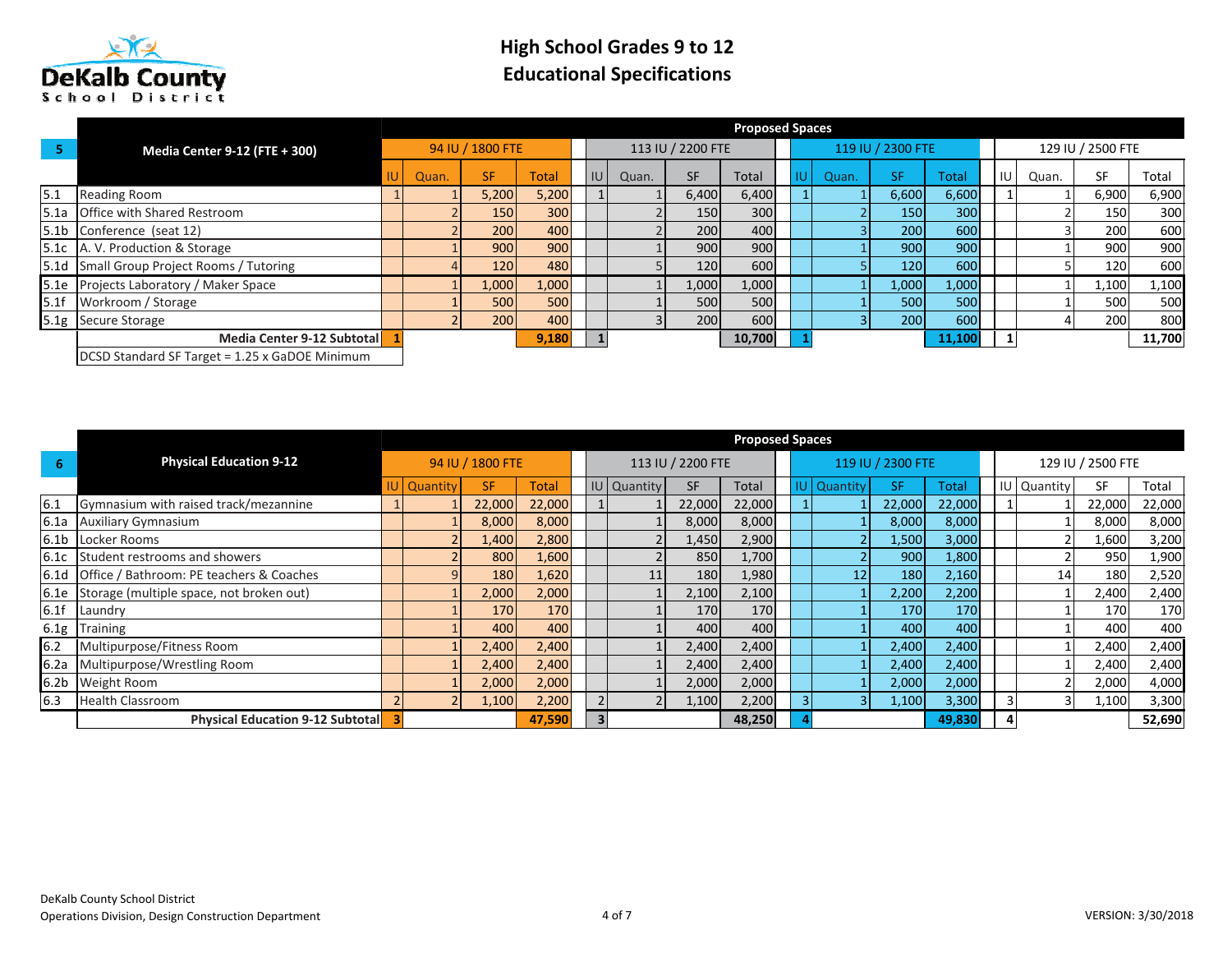

|                  |                                                                                 |       |                  |              |    |       |                   | <b>Proposed Spaces</b> |  |       |                   |              |    |       |                   |        |
|------------------|---------------------------------------------------------------------------------|-------|------------------|--------------|----|-------|-------------------|------------------------|--|-------|-------------------|--------------|----|-------|-------------------|--------|
|                  | Cafeteria & Kitchen 9-12 (FTE + 300)                                            |       | 94 IU / 1800 FTE |              |    |       | 113 IU / 2200 FTE |                        |  |       | 119 IU / 2300 FTE |              |    |       | 129 IU / 2500 FTE |        |
|                  |                                                                                 | Quan. | <b>SF</b>        | <b>Total</b> | IU | Quan. | <b>SF</b>         | <b>Total</b>           |  | Quan. | <b>SF</b>         | <b>Total</b> | IU | Quan. | <b>SF</b>         | Total  |
| 7.1              | Cafeteria/Student seating area                                                  |       | 9,800            | 9,800        |    |       | 11,700            | 11,700                 |  |       | 12,200            | 12,200       |    |       | 13,100            | 13,100 |
| 7.1 <sub>b</sub> | Table & Chair Storage                                                           |       | 300              | 600          |    |       | 325               | 650                    |  |       | 350               | 700          |    |       | 375               | 750    |
| 17.2             | Kitchen                                                                         |       | 2,000            | 2,000        |    |       | 2,100             | 2,100                  |  |       | 2,100             | 2,100        |    |       | 2,100             | 2,100  |
| 7.2a             | <b>Serving Area</b>                                                             |       | 1,400            | 1,400        |    |       | 1,500             | 1,500                  |  |       | 1,500             | 1,500        |    |       | 1,500             | 1,500  |
|                  | 7.2b   Dry Goods Storage                                                        |       | 500              | 500          |    |       | 500               | 500                    |  |       | 500               | 500          |    |       | 500               | 500    |
|                  | 7.2c Cooler/Freezer                                                             |       | 900              | 900          |    |       | 900               | 900                    |  |       | 900               | 900          |    |       | 900               | 900    |
|                  | 7.2d Dish Wash Area                                                             |       | 350              | 350          |    |       | 350               | 350                    |  |       | 350               | 350          |    |       | 350               | 350    |
|                  | 7.2e Kitchen Mgr. Office                                                        |       | 200              | 200          |    |       | 150               | 300                    |  |       | 150               | 300          |    |       | 150               | 300    |
| 7.2f             | Restroom/Locker Room                                                            |       | 200              | 200          |    |       | 200               | 200                    |  |       | 200               | 200          |    |       | 200               | 200    |
|                  | 7.2g Exterior Can Wash                                                          |       | <b>20</b>        | <b>20</b>    |    |       | 25                | 25                     |  |       | 25                | 25           |    |       | 25                | 25     |
|                  | <b>School Nutrition 9-12 Subtotall</b>                                          |       |                  | 15,970       |    |       |                   | 18,225                 |  |       |                   | 18,775       |    |       |                   | 19,725 |
|                  | DCSD Standard SF Target = Cafeteria : 1.4 x GaDOE Minimum; Kitchen: 1.3 x GaDOE |       |                  |              |    |       |                   |                        |  |       |                   |              |    |       |                   |        |

|      |                                                        |                    |                  |              |                    |                   | <b>Proposed Spaces</b> |    |          |                   |              |    |          |                   |        |
|------|--------------------------------------------------------|--------------------|------------------|--------------|--------------------|-------------------|------------------------|----|----------|-------------------|--------------|----|----------|-------------------|--------|
| 8    | <b>Administration &amp; Counseling 9-12</b>            |                    | 94 IU / 1800 FTE |              |                    | 113 IU / 2200 FTE |                        |    |          | 119 IU / 2300 FTE |              |    |          | 129 IU / 2500 FTE |        |
|      |                                                        | <b>IU Quantity</b> | SF               | <b>Total</b> | <b>IU</b> Quantity | SF                | Total                  | IU | Quantity | <b>SF</b>         | <b>Total</b> | IU | Quantity | SF                | Total  |
| 8.01 | <b>Reception Lobby</b>                                 |                    | 600              | 600          |                    | 700               | 700                    |    |          | 800               | 800          |    |          | 900               | 900    |
|      | 8.02 Principal's Office with conference space, closet, |                    | 460              | 460          |                    | 460               | 460                    |    |          | 460               | 460          |    |          | 460               | 460    |
|      | restroom                                               |                    |                  |              |                    |                   |                        |    |          |                   |              |    |          |                   |        |
| 8.03 | <b>Assistant Principal Office</b>                      |                    | 300              | 1,200        |                    | 300               | 1,500                  |    | 5.       | 300               | 1,500        |    |          | 300               | 1,500  |
| 8.04 | Conference Room                                        |                    | 300              | 600          |                    | 300               | 900                    |    |          | 300               | 900          |    |          | 300               | 900    |
| 8.05 | Office (Bookkeeper, Secretary, Attendance)             |                    | 150              | 450          |                    | 150               | 450                    |    | 3        | 150               | 450          |    |          | 150               | 450    |
|      | 8.06 Mail/Work/Copy Room                               |                    | 500              | 500          |                    | 500               | 500                    |    |          | 500               | 500          |    |          | 500               | 500    |
| 8.07 | Administrative Storage (Supplies, General Storage)     |                    | 200              | 400          |                    | 200               | 400                    |    |          | 200               | 400          |    |          | 200               | 400    |
| 8.08 | Faculty Lounge with two restrooms                      |                    | 900              | 900          |                    | 900               | 900                    |    |          | 900               | 900          |    |          | 900               | 900    |
| 8.09 | Health Clinic with supply closet and rest room         |                    | 500              | 500          |                    | 500               | 500                    |    |          | 500               | 500          |    |          | 500               | 500    |
| 8.10 | Records / Testing Vault Storage                        |                    | 150              | 150          |                    | 150               | 150                    |    |          | 150               | 150          |    |          | 150               | 150    |
| 8.11 | Guidance Counselor's Office                            |                    | 150              | 900          |                    | 150               | 1,050                  |    |          | 150               | 1,200        |    |          | 150               | 1,350  |
|      | 8.11a Reception / Waiting for Counseling / Library     |                    | 250              | 250          |                    | 250               | 250                    |    |          | 300               | 300          |    |          | 350               | 350    |
|      | 8.12 SRO Office                                        |                    | 150              | 150          |                    | 150               | 150                    |    |          | <b>150</b>        | 150          |    |          | 150               | 300    |
|      | 8.13   Flex Offices                                    | 11                 | 150              | 1,650        | 12                 | 150               | 1,800                  |    | 13       | 150               | 1,950        |    | 14       | 150               | 2,100  |
|      | <b>Administration &amp; Counseling 9-12 Subtotal</b>   |                    |                  | 8,710        |                    |                   | 9,710                  |    |          |                   | 10,160       |    |          |                   | 10,760 |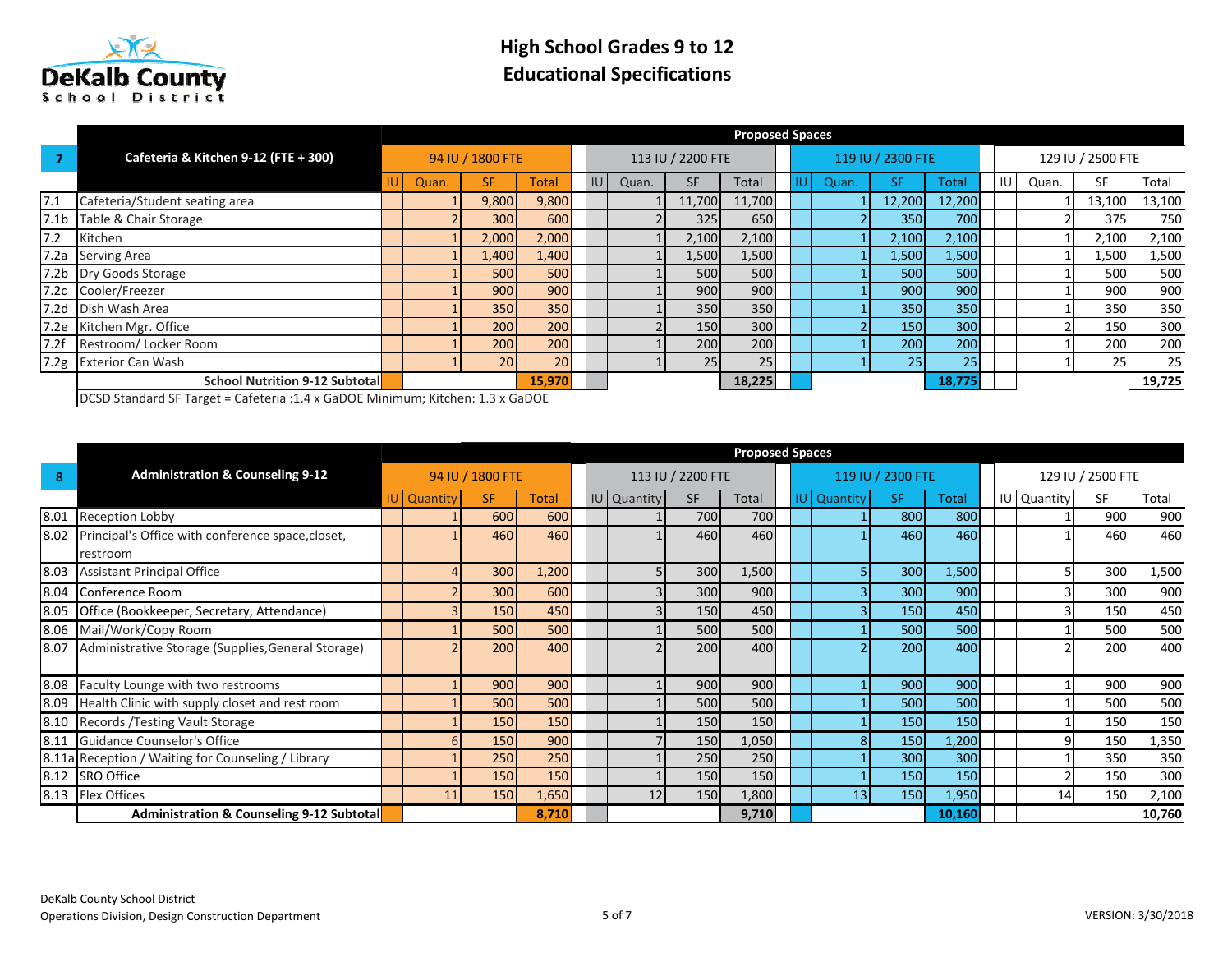

|     |                                        |       |                  |              |              |       |                   | <b>Proposed Spaces</b> |                 |                   |        |    |       |                   |        |
|-----|----------------------------------------|-------|------------------|--------------|--------------|-------|-------------------|------------------------|-----------------|-------------------|--------|----|-------|-------------------|--------|
|     | <b>Building Services 9-12</b>          |       | 94 IU / 1800 FTE |              |              |       | 113 IU / 2200 FTE |                        |                 | 119 IU / 2300 FTE |        |    |       | 129 IU / 2500 FTE |        |
|     |                                        | Quan. |                  | <b>Total</b> | I IU         | Quan. | <b>SF</b>         | Total                  | Quan.           |                   | Total  | IU | Quan. | SF                | Total  |
| 9.1 | <b>Battery Restrooms</b>               |       | 650              | 6,500        |              |       | 650               | 7,800                  | 13 <sub>1</sub> | 650               | 8,450  |    |       | 650               | 9,100  |
| 9.2 | <b>Custodial Closet</b>                | 11    | 70               | 770          |              |       | 70                | 910                    | 14              | <b>70</b>         | 980    |    |       | 70                | 1,050  |
| 9.3 | Storage                                | ᆠ     | 200              | 2,200        |              | 13    | 200               | 2,600                  | 14              | 200               | 2,800  |    |       | 200               | 3,000  |
|     | <b>Building Services 9-12 Subtotal</b> |       |                  | 9,470        | $\mathbf{0}$ |       |                   | 11,310                 |                 |                   | 12,230 |    |       |                   | 13,150 |

|             |                                                        |                    |                  |              |    |                    |                   | <b>Proposed Spaces</b> |                    |                   |        |                    |                   |        |
|-------------|--------------------------------------------------------|--------------------|------------------|--------------|----|--------------------|-------------------|------------------------|--------------------|-------------------|--------|--------------------|-------------------|--------|
| 10          | <b>Auditorium 9-12</b>                                 |                    | 94 IU / 1800 FTE |              |    |                    | 113 IU / 2200 FTE |                        |                    | 119 IU / 2300 FTE |        |                    | 129 IU / 2500 FTE |        |
|             |                                                        | <b>IU</b> Quantity | <b>SF</b>        | <b>Total</b> |    | <b>IU</b> Quantity | <b>SF</b>         | Total                  | <b>IU Quantity</b> | SF.               | Total  | <b>IU</b> Quantity | <b>SF</b>         | Total  |
| 10.1        | Auditorium with area for band                          |                    | 6,200            | 6,200        |    |                    | 6,200             | 6,200                  |                    | 6,200             | 6,200  |                    | 6,200             | 6,200  |
| 10.1a Stage |                                                        |                    | 1,500            | 1,500        |    |                    | 1,500             | 1,500                  |                    | 1,500             | 1,500  |                    | 1,500             | 1,500  |
|             | 10.1b Dressing Room with Restroom                      |                    | 250              | 500          |    |                    | 250               | 500                    |                    | 250               | 500    |                    | 250               | 500    |
|             | 10.1c Costume Storage                                  |                    | 250              | 500          |    |                    | 250               | 500                    |                    | 250               | 500    |                    | 250               | 500    |
|             | 10.1d Scene Shop and Storage (exterior loading access) |                    | 1,000            | 1,000        |    |                    | 1,000             | 1,000                  |                    | 1,000             | 1,000  |                    | 1,000             | 1,000  |
|             | 10.1e Control Room / Panel Room                        |                    | 250              | 250          |    |                    | 250               | 250                    |                    | 250               | 250    |                    | 250               | 250    |
|             | 10.2 Lobby                                             |                    | 660              | 660          |    |                    | 660               | 660                    |                    | 660               | 660    |                    | 660               | 660    |
|             | 10.2a Ticketing                                        |                    | 100              | 100          |    |                    | 100               | 100                    |                    | 100               | 100    |                    | 100               | 100    |
|             | 10.2b Concessions                                      |                    | <b>300</b>       | 300          |    |                    | 300               | 300                    |                    | 300               | 300    |                    | 300               | 300    |
|             | Auditorium 9-12 Subtotal                               |                    |                  | 11,010       | -0 |                    |                   | 11,010                 |                    |                   | 11,010 |                    |                   | 11,010 |